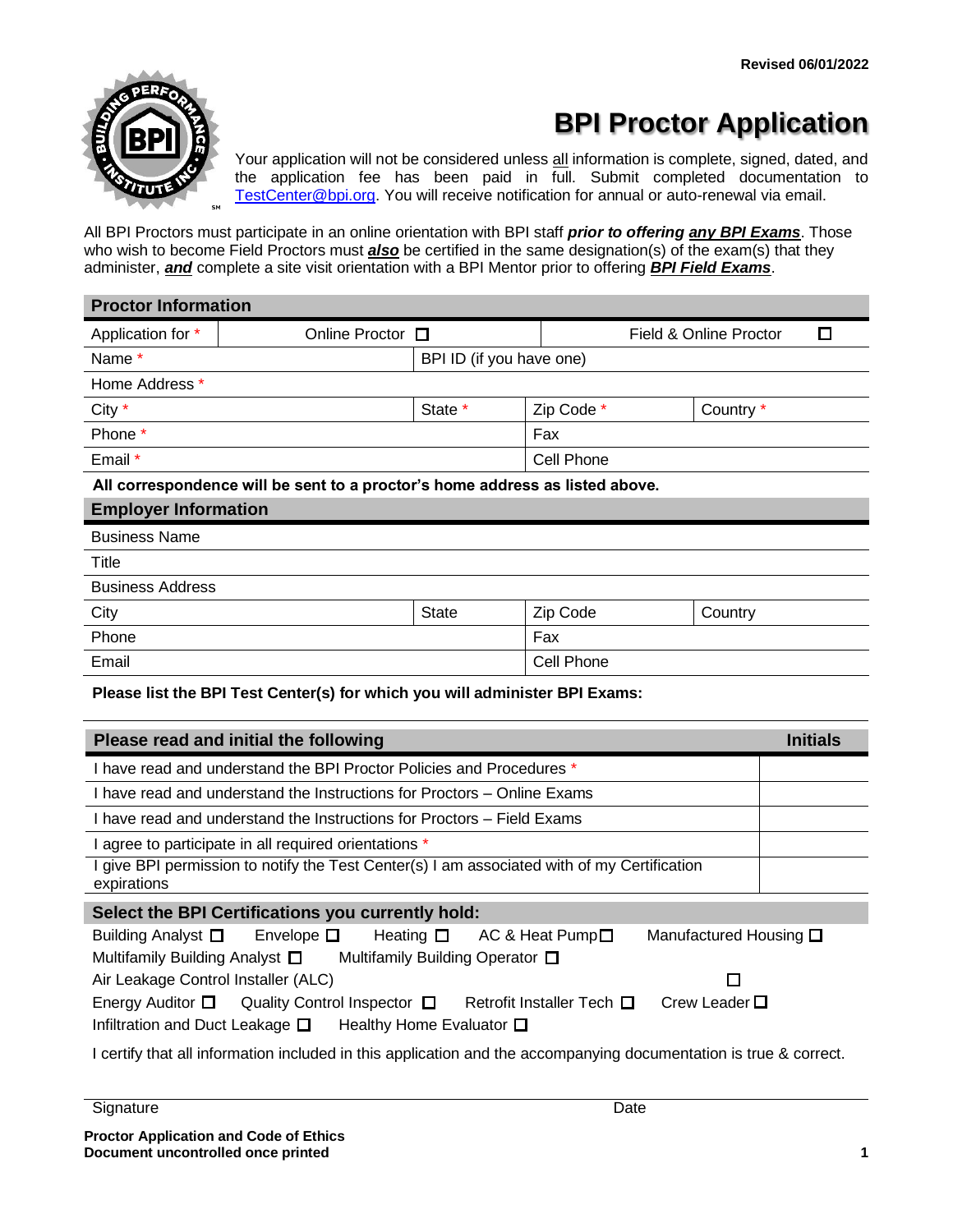### **BPI Proctor Code of Ethics**

The Building Performance Institute, Inc. and its BPI Test Center organizations are committed to promoting the highest level of professionalism, integrity and ability available in the residential contracting certification industry.

This code of professional ethics and conduct for BPI proctors (hereafter referred to as "Proctors") is designed to foster trust and mutual respect among those working in the industry as well as the public at large. It is not intended to discourage fair and healthy competition within the industry, but to increase the esteem of the individuals who have earned the credentials. BPI considers industry relationships critical to the industry's success.

Minimum standards of conduct in these areas are contained herein:

- 1. **Guiding Principles**  Each Proctor shall uphold, practice and endorse BPI's Guiding Principles for building performance contractors:
	- Do no harm to occupants, workers, or houses
	- Identify and resolve potential health and safety issues
	- Recommend cost-effective home improvements
	- Install measures effectively and safely
	- Test in and test out
	- Consider the worst-case scenario
	- Apply "house as a system" principles
- 2. **Professionalism** Each BPI Proctor shall conduct business in a manner that displays the highest degree of professional behavior. Proctors shall speak truthfully and act in accordance with accepted principles of honesty and integrity. Proctors shall endeavor to understand and fairly represent their individual scope of knowledge and ability to perform services.
- 3. **Responsibility to Candidates**  Each Proctor shall diligently and honestly pursue the legitimate objectives of the certification process. No Proctor shall place his or her own needs and desires above those of the candidate in the performance of services as a Proctor. National, state/provincial, and local (municipal) laws, as well as regulations, codes, and ordinances shall be strictly adhered to in the performance of certification activities. Each candidate shall be treated fairly and consistently and afforded the same opportunities as all other candidates.

#### 4. **Integrity of Testing** –

- Proctors shall remain impartial during the course of both the online and field exam and may not coach or lead the candidate. Exam periods may not be used as training opportunities. *Proctors may not discuss BPI exams and/or results with anyone.*
- Proctors must not share his/her password with anyone. If a password has been shared, the individual's ability to proctor will be terminated immediately. In the event that a Proctor's password is involuntarily compromised, the Proctor will immediately notify BPI.
- 5. **Confidentiality**  Each Proctor shall maintain as confidential each candidate's personal documentation and exam results. Candidate names and contact information may not be distributed to outside vendors or agencies without the express written permission of the candidate. Each Proctor shall uphold the confidentiality of all BPI exam materials and Field Evaluation Forms,
- 6. **Fair Dealing**  Each Proctor shall deal fairly with all exam candidates as well as his or her clients and customers, contractors, competitors, vendors, employer, and employees. No Proctor shall take unfair